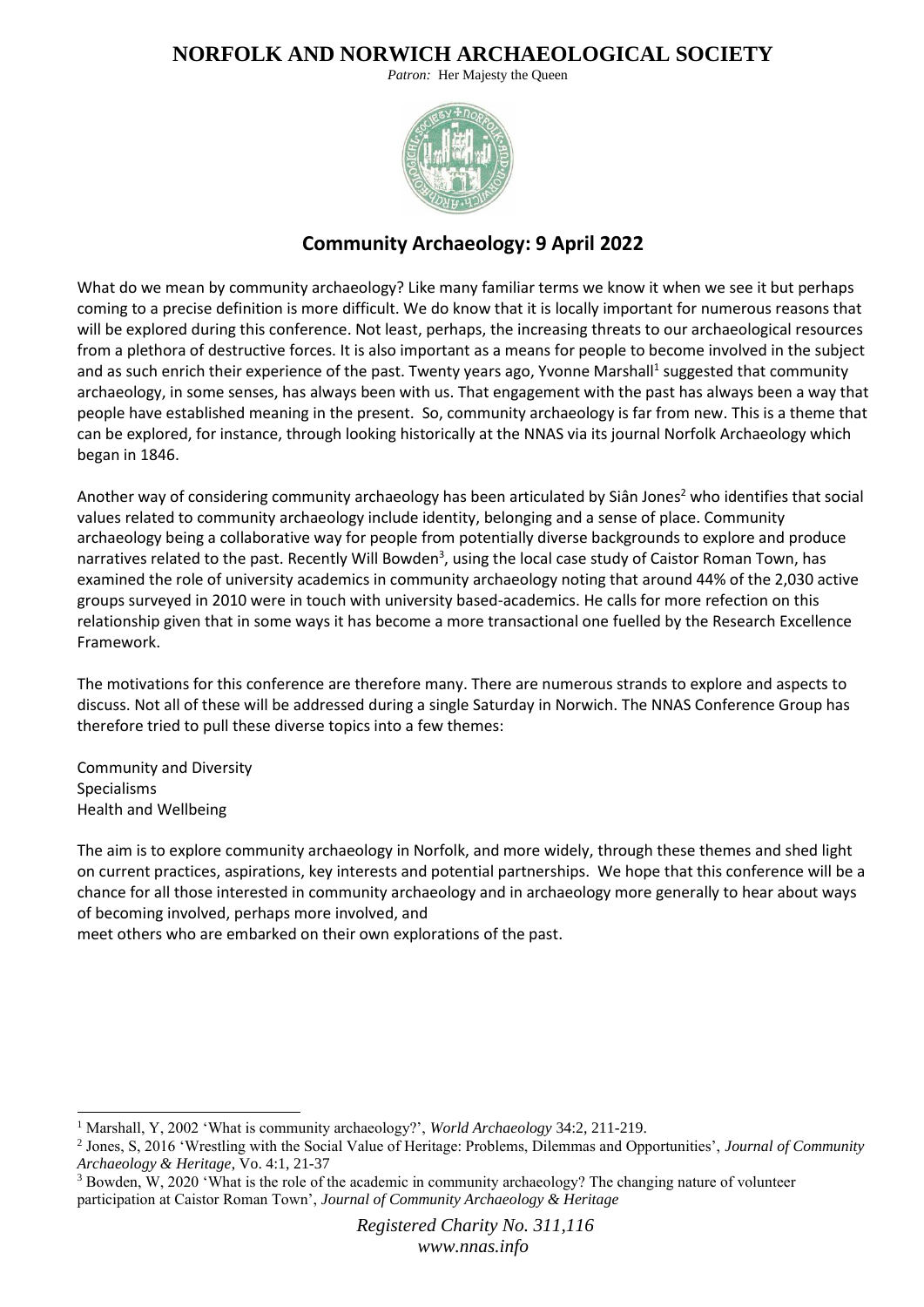*Patron:* Her Majesty the Queen



### **Programme: 9th April 2022 The Thomas Paine Study Centre, University of East Anglia, Norwich Research Park, NR4 7TJ**

9:00 Marketplace Open

9.30 **Introduction & Welcome** from NNAS President, Dr Andy Hutcheson.

## 9.40 – Keynote Lecture, Professor Will Bowden (CRP Project Director) **A critical review of community archaeology through the lens of the Caistor Roman Town Project**

This lecture will offer a personal perspective and critique on the challenges and rewards of community participation in archaeology, based on my 15-year experience of the Caistor Roman Town project. It will discuss the challenges of developing volunteer archaeology that goes beyond participation in research frameworks established by academics or other heritage professionals. I will also argue that we need greater critical reflection on the practice of community archaeology if it is to develop further.

10.20 **Session 1: Community & Diversity** – Introduction from the chair, Dr Lorna Richardson

### 10.25 Dr Eleanor Blakelock (SHARP Director of Excavations)

### **25 years of excavating the village of Sedgeford: SHARPs role in community archaeology**

Last year was our 25th digging season. SHARP has become one of the largest independent archaeological projects in Britain and is firmly rooted in the local community. Our broad aim is to understand human activity within the parish; however our current focus is to investigate changes occurring in the Anglo-Saxon period. SHARP is heavily involved in archaeological education and development, and has supported thousands of people from diverse backgrounds to take an interest in archaeology through our courses, excavation and research. This talk will introduce the project, before discussing our role in the wider community and also our place as a training excavation.

#### 10.40 Neil Redfern (Executive Director, CBA) **Who are we to talk? The role of the CBA in championing representation, equity and inclusion in archaeology**

The CBA has and long tradition of championing archaeology and public participation in archaeology. But what does this mean in practice? What do we need to be doing to ensure greater representation in Archaeology, wider and more meaningful inclusion and grater equity in our practice? What is the CBA doing to address these issues both in its own practices and in supporting its wider network? How can archaeology in the UK better represent all of society and what might this mean for the archaeology we do? These are some of the questions I will look to explore in this presentation.

### 11.00 Dr Alex Fitzpatrick FSA Scot (University of Bradford) **Unearthing the Uncomfortable: Reflections on the Continued Lack of Diversity in British Archaeology**

Although there has been much progress in tackling issues related to diversity in British archaeology over the past five years, this has not been reflected in the profession's population; this is particularly pronounced in the ethnic composition of the field, which is currently 97% white. This paper combines recent work done by BIPOC in archaeology as well as personal observations and experiences as a Chinese American archaeologist in the United Kingdom to discuss potential ways for white archaeologists to support further inclusivity and diversity beyond performative allyship.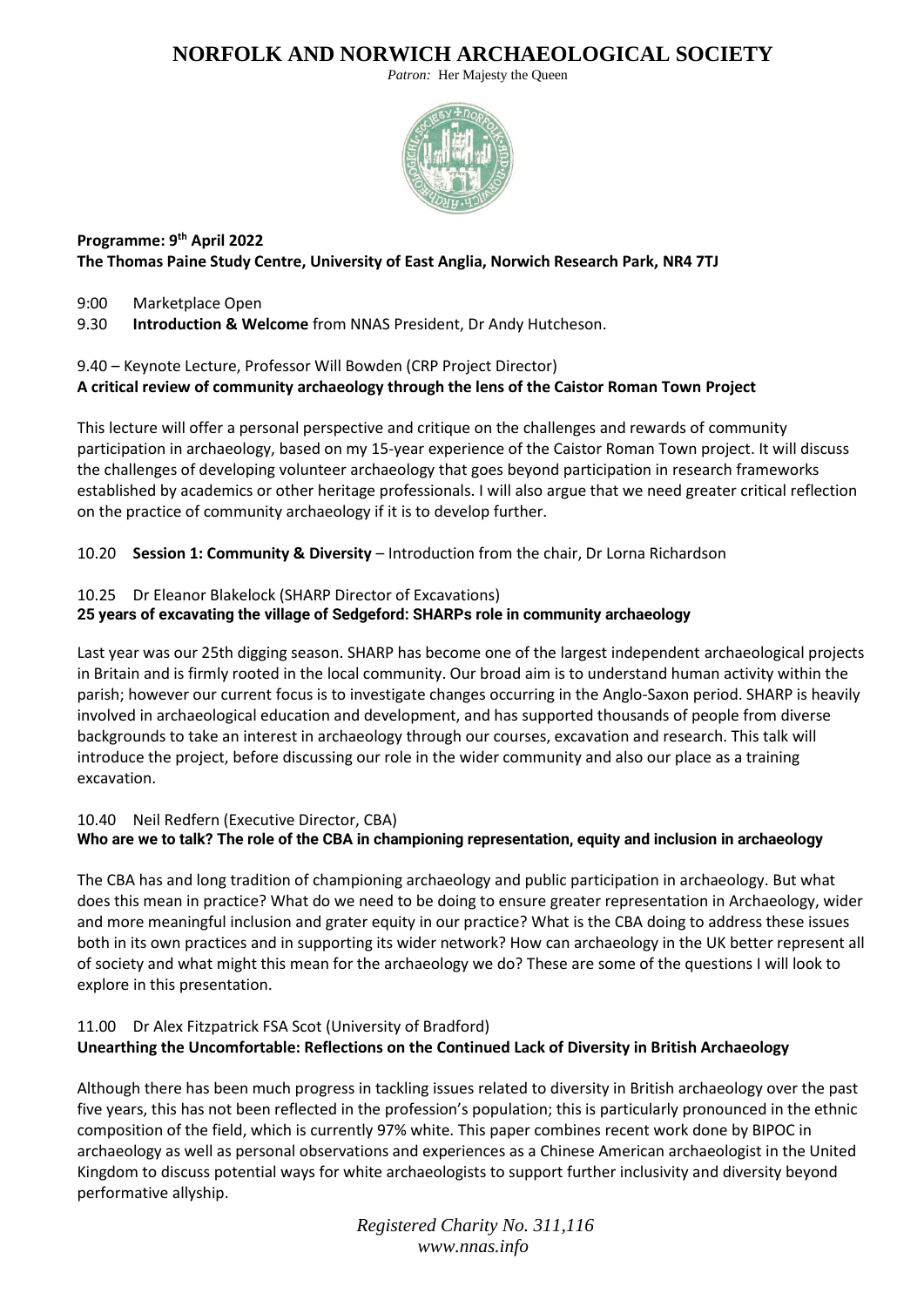*Patron:* Her Majesty the Queen



11.20 Discussion

11.40 Tea, Marketplace Open

12.00 **Session 2: Health and wellbeing**. Introduction from the chair, Dr Annie Grant

### 12.15 Professor Tim Darvill **(**Director of Human Henge) **Building a Human Henge**

Human Henge was a project undertaken to explore how archaeological sites could be used to help people with their mental health well-being. It was built from two key ideas. First, that Stonehenge, and many other prehistoric and later sites like it, were originally places of healing. And second, that ancient sites can and should have a wide range of societally relevant uses in the modern world. Both ideas are briefly explored in order to highlight key themes that were woven together in the development of Human Henge's cultural heritage therapy. This used the iconic sites of Stonehenge and Avebury and their surrounding landscapes as arenas within which participants could be creative while safely exploring places in unfamiliar ways. Through programmes of participant-led activities, local people living with mental health problems came together for fun and therapeutic adventures, assisted by experts, carers, support workers, and contributors from a range of different cultures. Through programmes of participant-led activities, local people living with mental health problems came together for fun and therapeutic adventures, assisted by experts, carers, support workers, and contributors from a range of different cultures. By journeying through the World Heritage Site, spending time at a selection of the monuments, thinking, talking, singing, dancing, and making music, it became possible for them to connect with the landscape, the skyscape, the archaeology, and, most importantly, to re-connect with themselves and with other participants.

### 12.35 Laura Drysdale & John Durrant (Restoration Trust) **Ancient landscapes for mental health**

Laura Drysdale, Director of the Restoration Trust, and John Durrant, a member of the Trust's Expert Advisory Board, will talk about using ancient landscapes at Burgh Castle Roman Fort and Caistor Roman Town for mental health. We will expand on the belief, expressed in Creatively Minded and Heritage, our report for the Baring Foundation published in November 2021, that our shared heritage brings such significant added value for creativity and mental health programmes that it should be a core resource for people looking for mental health treatments, and for heritage, creativity and mental health professionals developing cross-sectoral social prescribing programmes. Finally we will describe how we are progressing this vision through our Heritage Linkworker pilot in Great Yarmouth and Waveney, and other initiatives contextualised by the Restoration Trust's 10-year Ancient Landscapes strategy.

### 13.15 Lunch, Marketplace Open

### 14.05 Richard Osgood (Senior Archaeologist, Defence Infrastructure Organisation) **'Several Months in the Country: Archaeology as recovery for military veterans'.**

Established in 2011, Operation Nightingale is a Ministry of Defence programme which utilises archaeology and heritage to assist the recovery of service personnel and military veterans. The longest-standing such scheme, this work has facilitated project work of several hundred people - many of whom went on to University or even careers in archaeology. The work also provides the basis for the empirical assessment of results that have been published in journals and monographs. This paper will explore just what we feel works best for the individual participants and discuss recent projects.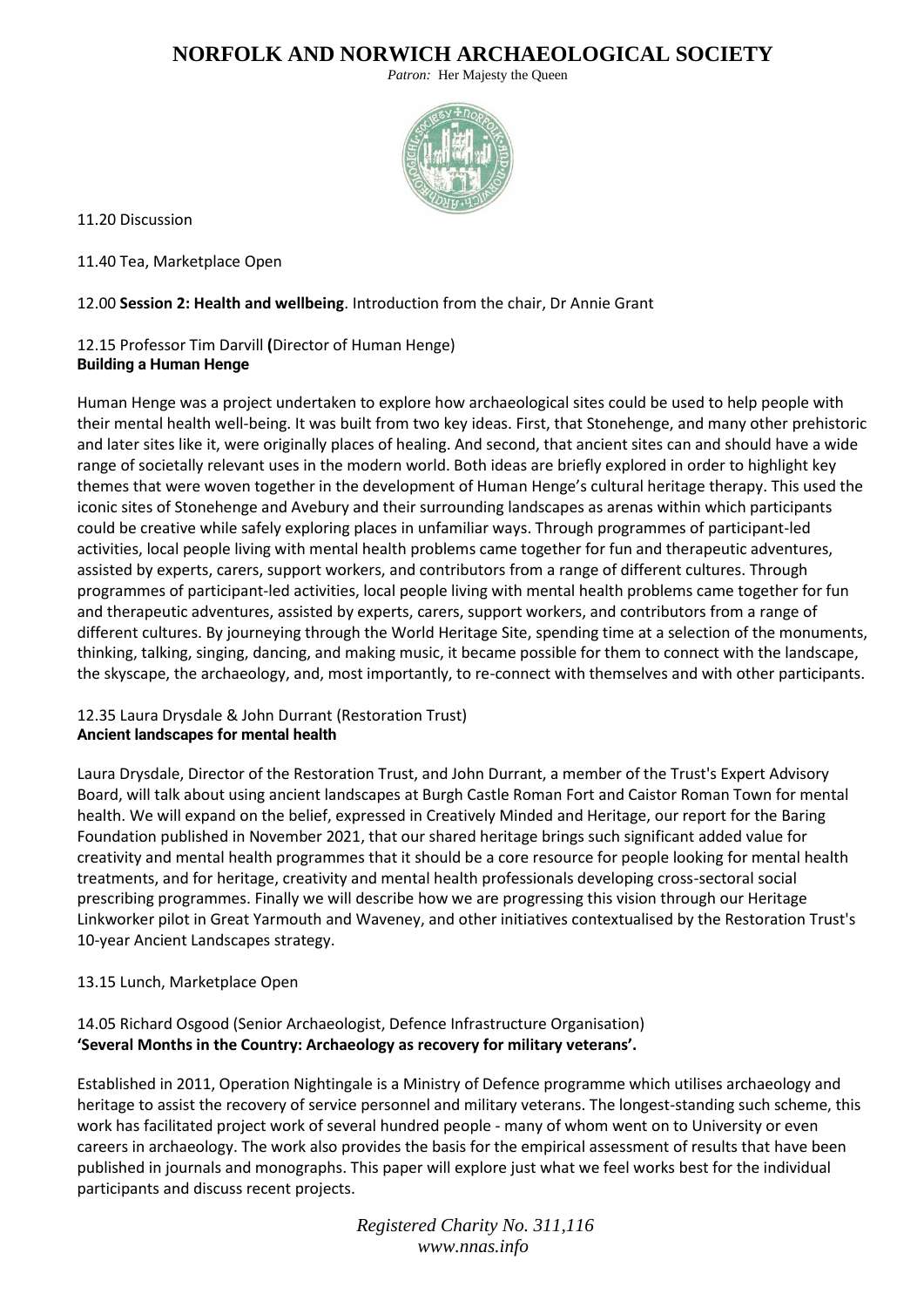*Patron:* Her Majesty the Queen



### 15.00 **Session 3: Specialisms** Introduction from the chair, Heather Wallis

### 15.20 Ray Baldry (Human Remains Specialist) **Life and its consequences.**

How a wide range of contributions continue to shape our knowledge of the people and events in 8th century NW Norfolk.

### 15.40 Alice Lyons (Archaeologist) **Roman Pottery and Community Archaeology**

In this paper I will highlight some of the significant Roman pottery finds found during the Caistor Roman Town project.

#### 16.00 Julie Curl ACIFA (Faunal Remains Specialist)

**A night on the tiles: tracking the fauna of the past on ceramic building material.**

After the discovery of one complete Roman ceramic tile with animal marks, analysis showed it was covered in the footprints of four species. Animal tracking skills were applied to the whole CBM assemblage (taking into account shrinkage of clay) and a total of twenty species of wildlife and dogs

have been identified. Through the efforts of the Aylsham Roman Project, this study has shown the value of an analysis of marks to provide a wealth of quite precise local environmental evidence.

16:20 Discussion

16:50 Closing remarks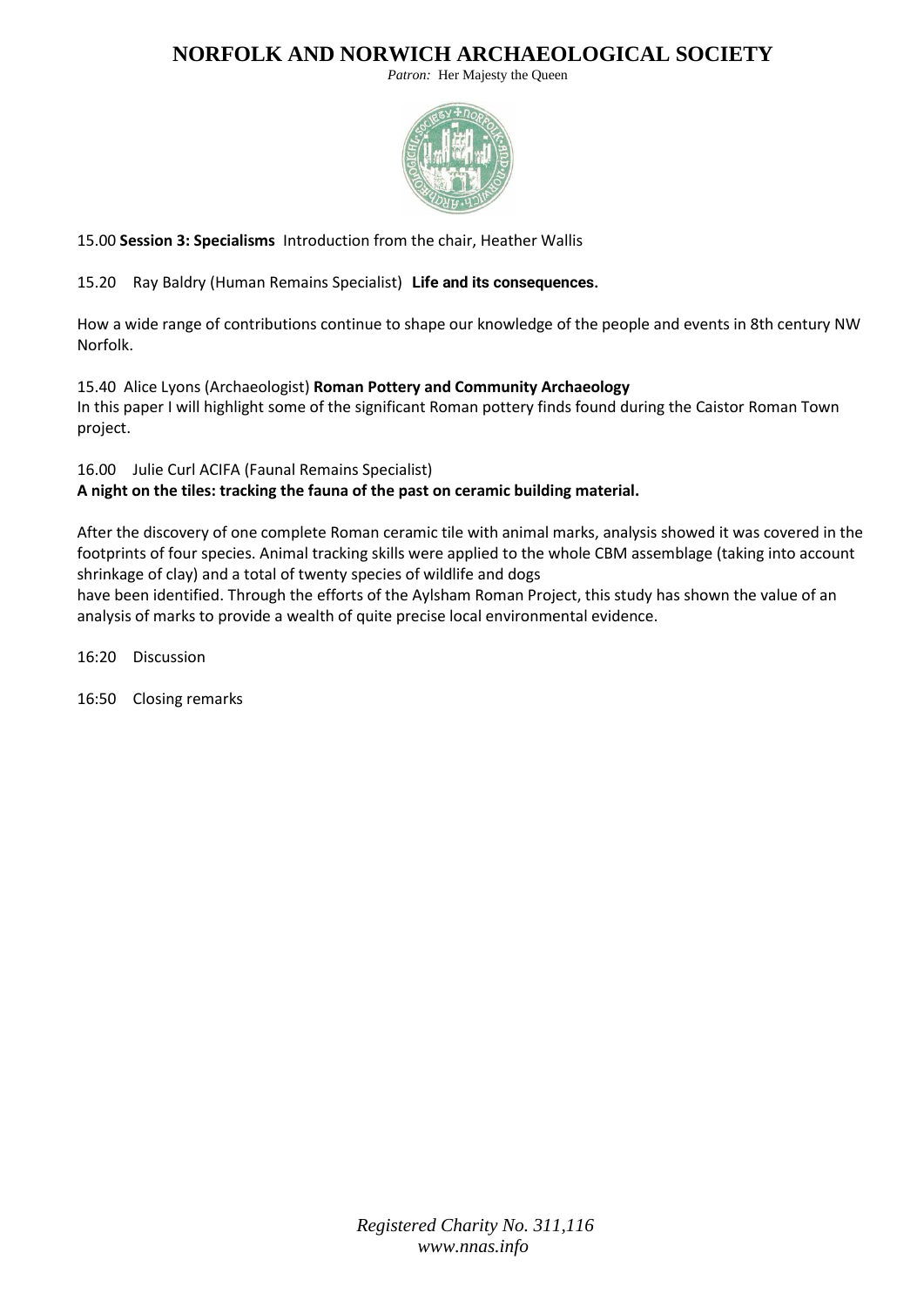*Patron:* Her Majesty the Queen



#### **Speaker Biographies**

**Ray Baldry:** I have worked with trauma and orthopaedics for the NHS for 40 years and am now retired. I have been involved with SHARP for the last 20 years and a Human Remains team member for 15 of those. My particular interest has been in researching osteology and the personal lifestyles and traumas of NW Norfolk's early mediaeval inhabitants.

**Dr Eleanor Blakelock** I am the Director of Excavations for the Sedgeford Historical and Archaeological Research Project (SHARP). My first experience of archaeology was as an A-level student at SHARP, before I did a BSc in Archaeological Sciences at Bradford University. I specialised as an archaeometallurgist with a PhD studying ironworking and knife manufacture in the Anglo-Saxon and Viking periods. I was the metals scientist for the Staffordshire Hoard, and recently have been involved with the Rendlesham project where I examined the precious and non-ferrous metals. I work as a freelance consultant

carrying out assessments and analysis of metalworking assemblages and object, and regularly give seminars and workshops on my research.

**Will Bowden** is Professor of Roman Archaeology at the University of Nottingham, where he is head of the Department of Classics and Archaeology. He started working in archaeology on the Manpower Services Scheme in 1986, before undertaking a degree at UCL. He worked for the British School at Rome before undertaking a PhD at UEA. He has excavated in Britain, Italy, Jordan and Albania, including more than 25 years involvement with the site of Butrint. He began working at Caistor St. Edmund in 2006, carrying out research on the Roman town and developing a major programme of community research in collaboration with local volunteers, a process formalised with the establishment of Caistor Roman Project as a registered charity in 2009.

**Julie Curl** has over thirty years' experience working in East Anglian archaeology and the Norfolk Museums Service. A specialist in animal, bird, herpetofauna and fish bone, molluscs, animal marks on ceramic material and small finds. An archaeological and natural history illustrator, producing finds drawings, reconstructions and wildlife illustrations for publication and interpretive material. Occasional palaeontologist and conservator, including work on the West Runton Mammoth project. A life-long interest in tracking animals has been put to use with the Aylsham Roman Project, where over twenty species of fauna have been identified from ceramic building material. A Research Associate with Norfolk Museums Service.

**Timothy Darvill** is Professor of Archaeology in the Department of Archaeology and Anthropology in Bournemouth University. His research interests focus on the early farming communities of northwest Europe and archaeological resource management. As well as excavating at Stonehenge

in 2008 he has also investigated prehistoric sites and landscapes in England, Wales, Isle of Man, Germany, Russia, and Malta.

**Laura Drysdale** is the Director of the Restoration Trust, a charity based in Norfolk that uses heritage and creativity to improve people's mental health. We call it Culture Therapy because exploring compelling archives or sensory immersion in ancient landscapes reignites people's curiosity and love of life. She began her career as a conservator, then worked at English Heritage before becoming a support worker with people living with mental health challenges. The Restoration Trust has led partnership projects in ancient landscapes at Stonehenge and Avebury (Human Henge), Burgh Castle Roman Fort (Burgh Castle Almanac) and Caistor Roman Town (Exploring Caistor Roman Town), and we won the 2020 AHRC/Wellcome Prize for Community Engagement for our Change Minds partnership with the Norfolk Record Office and the University of East Anglia.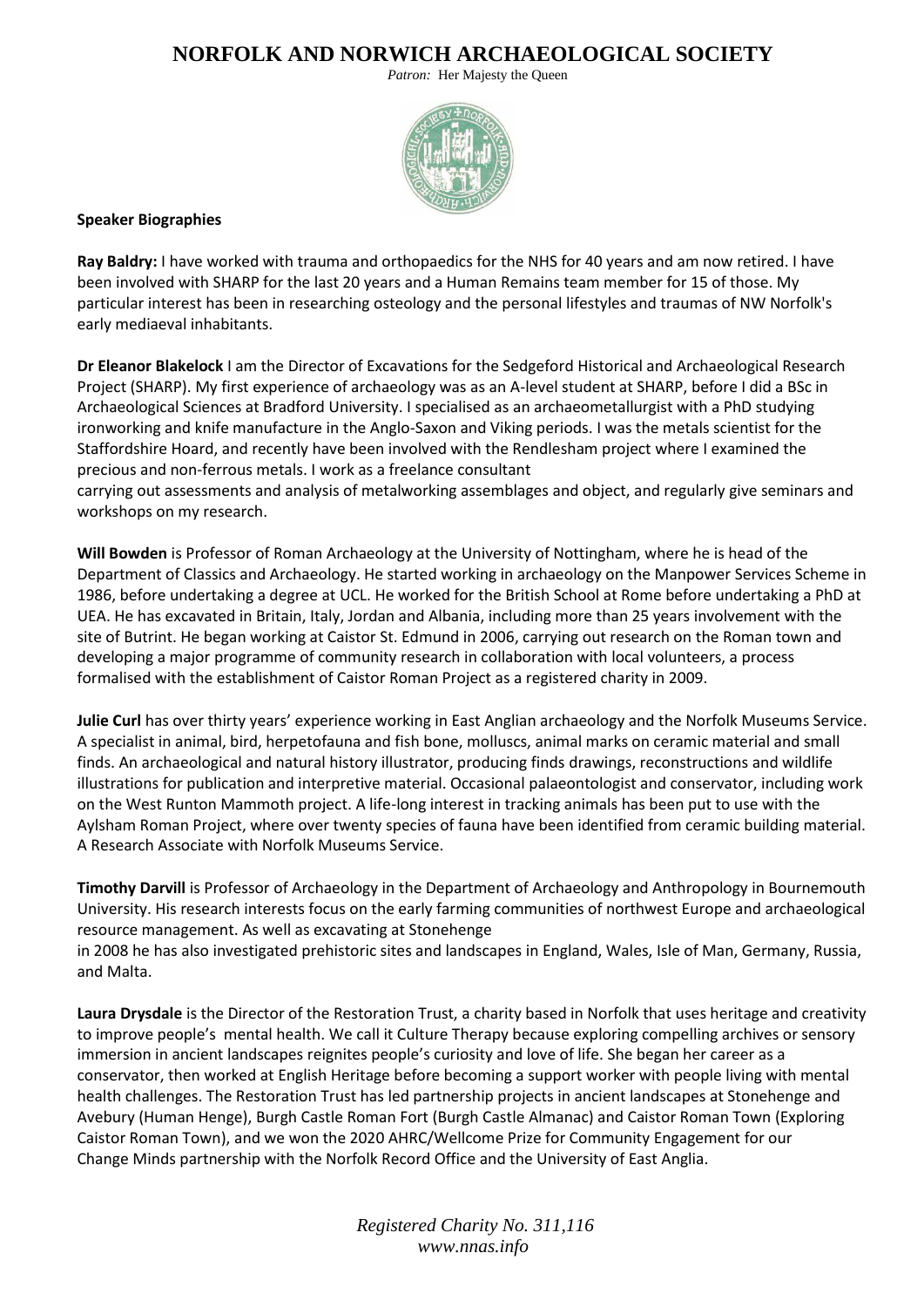*Patron:* Her Majesty the Queen



**John Durrant** is a mental health blogger a[t www.livingmentalhealth.com.](http://www.livingmentalhealth.com/) He is also a podcaster and lived experience expert. He is a member of the Norfolk and Waveney Clinical Commissioning Group Transformation Panel and is a trainer with Access Community Trust's Waveney Lived Experience Advisory Forum. John is also an Expert Advisor to the Restoration Trust, a member of the Burgh Castle Almanac Community Group and on the Steering Group of the Heritage Linkworker project in Great Yarmouth and Waveney.

**Alex Fitzpatrick**, PhD, is a zooarchaeologist and current EDI researcher at the University of Bradford, United Kingdom. She is one of the hosts of ArchaeoAnimals, a zooarchaeology podcast on the Archaeology Podcast Network, and regularly blogs at her website, [www.animalarchaeology.com](http://www.animalarchaeology.com/) Dr Fitzpatrick can also be found on Twitter and Instagram at @ArchaeologyFitz.

**Annie Grant** has a degree and PhD in archaeology, and worked for many years as a lecturer and researcher, with a particular focus on human/animal interactions in the past. While maintaining her archaeological interests and research, she took on responsibility for student support and guidance services, first at the University of Leicester and then at UEA. In both institutions her principle focus was promoting student wellbeing and success through collaborative working across specialist areas.

**Andy Hutcheson BSc, PhD** is an archaeologist, working at the Sainsbury Institute for the Study of Japanese Arts and Culture, specialising in the role of institutions in the growth of complexity and landscape development. He also holds a particular interest in cultural heritage and its relationship with natural heritage. Andy is President of the Norfolk and Norwich Archaeological Society and a board member of the East Anglian Archaeology Monograph Series. He was Environment Manager at Norfolk County Council between 2013 and 2019. Andy is working on several research projects for the Centre for Archaeology & Heritage including: Nara to Norwich: arrivals of belief at the extremities of the Silk Roads 500-1000, Divergent Heritages: UNESCO and the cultural heritage of landscapes in the UK compared with Japan, Global Perspectives on British Archaeology. He is also developing a project comparing the Yayoi Period in Japan with Iron Age Britain.

**Alice Lyons:** I am a post-excavation specialist with a particular interest in the Late Iron Age and Roman archaeology of Eastern Britain. Within the community archaeology community I am probably best known for my work with Roman ceramics.

**Richard Osgood** is Senior Archaeologist for the Defence Infrastructure Organisation (DIO) managing the MOD's archaeology. Previously, following postgraduate study, he was the Research Assistant to Professor Sir Barry Cunliffe at the University of Oxford and advised Philip Pullman on archaeology in the 'Northern Lights' trilogy. A regular contributor to BBC's Digging for Britain and Current Archaeology, he directs the archaeology of Operation Nightingale using fieldwork to assist the recovery of military veterans. He has directed archaeological sites from Bronze Age right through the First and Second World Wars and is widely published. He was the UK lead of a NATO study group examining the importance of Cultural Property Protection in Conflict areas. Richard was named 'Archaeologist of the Year' by Current Archaeology in 2019 and awarded an MBE for services to Heritage and Defence in the New Year's Honours List of 2021. He studied at the Universities of Wales and Oxford and is a visiting fellow at the Universities of Cardiff and Cranfield.